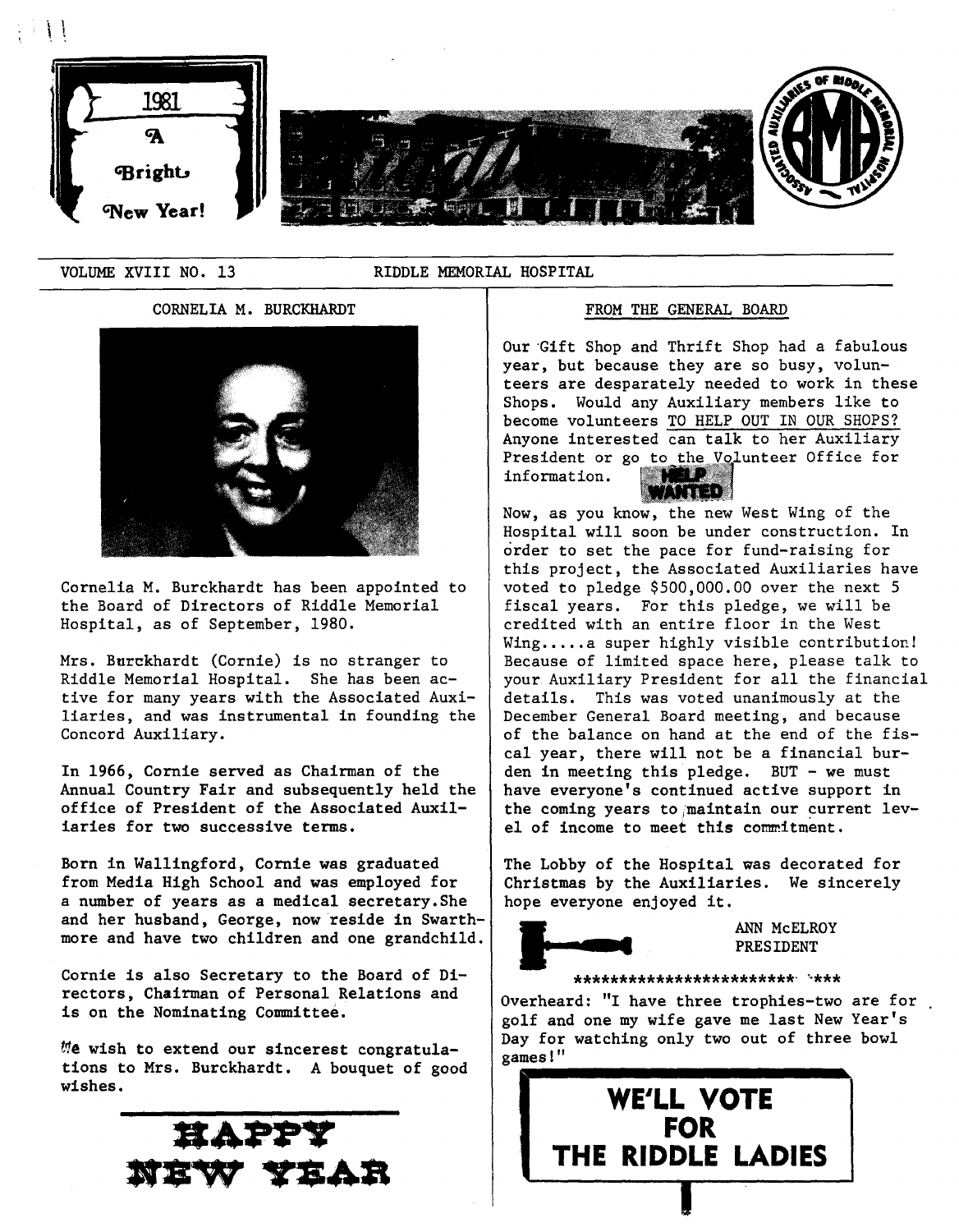### DONNIE & GEORGE WILBUR



TO ALL MY FRIENDS AT "RIDDLE"

Sincerest thanks for all your good wishes during my long illness. I miss you all! Wish you all a "Happy Holiday"!

Donnie Wilbur



ODE TO THE NURSES OF "RIDDLE"

\*\*\*\*\*\*\*\*\*\*\*\*\*\*\*\*\*\*\*\*\*\*\*\*\*\*\*\*\*\*\*\*\*\*

It's been one of those days, God It all started at seven this morning When I put on my new white nylons. As I made the rounds, it seemed as if I counted a million pulse beats, And I gave pills by the carloads I fed your sick with I.V. 's and diets........... Till I felt I needed the hypos. This, God, filled my day, Along with buzzers, charts, and Doctors' orders. But still, God, I checked all labels three times, and To give the right dosage To the right patient. Throughout the day, God, I wore my happiest



Was careful

smile

Even for those who cursed Throughout the day, even though I complained, I Thank you, God, for letting me Do the work of a nurse.

The ASSOCIATED AUXILIARIES OF RIDDLE MEMORIAL HOSPITAL honored our nurses on December 4th. Each nurse was presented with a Christmas corsage and treated to homemade goodies and coffee. Thank you ROSEMARY PALENA and your able committee. Rosemary did a beautiful job "as usual", making the corsages and planning a delightful time for all!



ROSEMARY PALENA - YOU ALWAYS FIND SMILES WHERE YOU LEFT THEM



"ANGELS IN WHITE"



GINGER LOBB AND NURSE VALERIE LOGUE,RN·



PEOPLE WHO MATTER KRE MOST AWARE THAT EVERYONE ELSE DOES, TOO.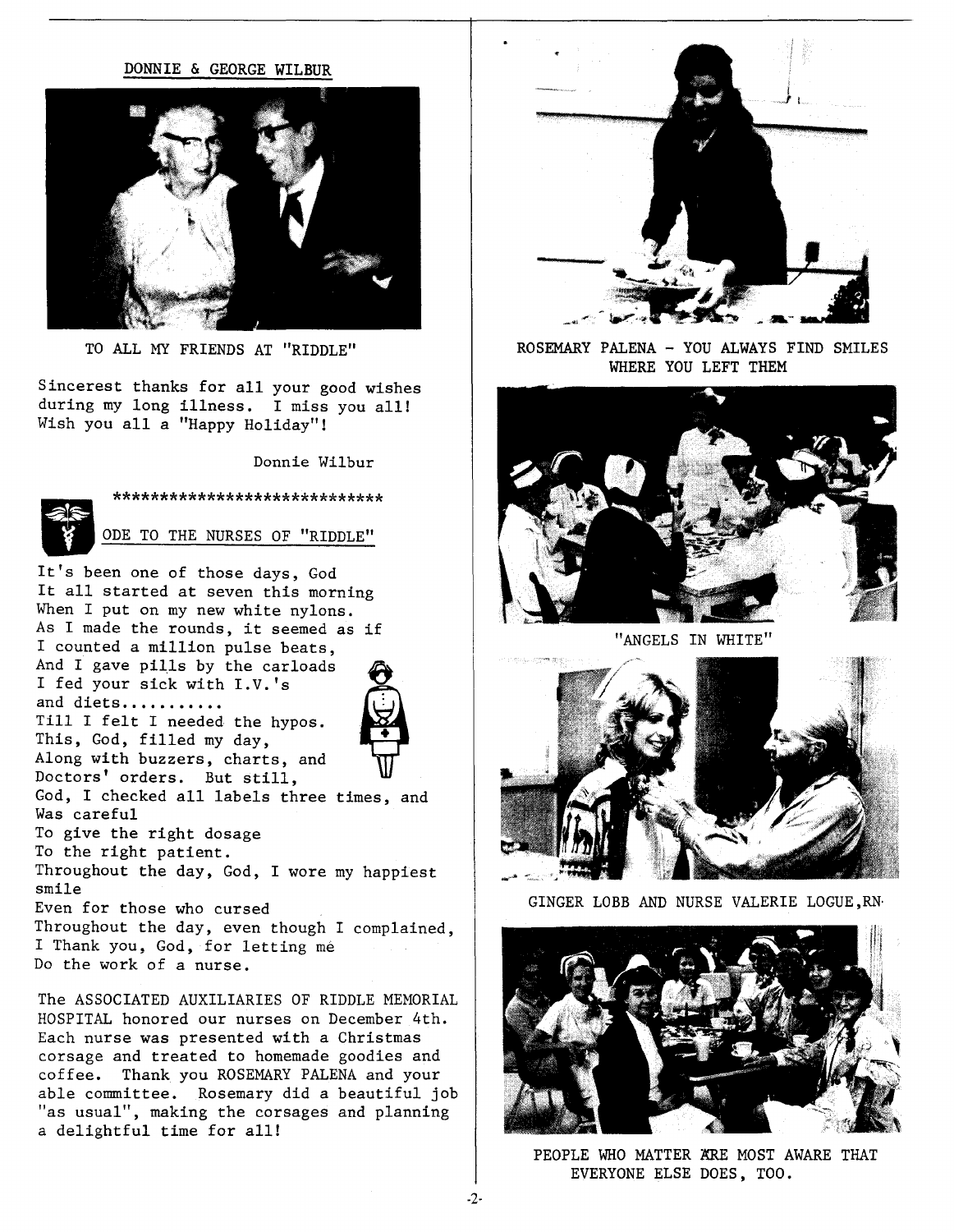

President Donald L. Laughlin and the Honorable Judge Diggins showing a sketch of the proposed new West Wing. Ground will be broken within a week, weather permitting. The :completed project should take about twenty one months.

### \*\*\*\*\*\*\*\*\*\*\*\*\*\*\*\*\*\*\*\*\*\*\*\*\*\*\*\*



President of the Associated Auxiliaries, Ann McElroy, installed Dorothy Fear, President of Philadelphia Region PAHA, on October 9, 1980. There were 57 hospitals represented at that meeting, which was held at Wills Eye Hospital, Phila.



#### \*\*\*\*\*\*\*\*\*\*\*\*\*\*\*\*\*\*\*\*\*\*\*\*\*\*\*

ANYTHING GOES ON NEW YEAR'S EVE -



It's when old acquaintance are forgot -

ALONG WITH

HATS

COATS

AND WIVES!

# BOARD OF DIRECTORS COCKTAIL PARTY ARONIMINK COUNTRY CLUB **IOVEMBER 16, L980**







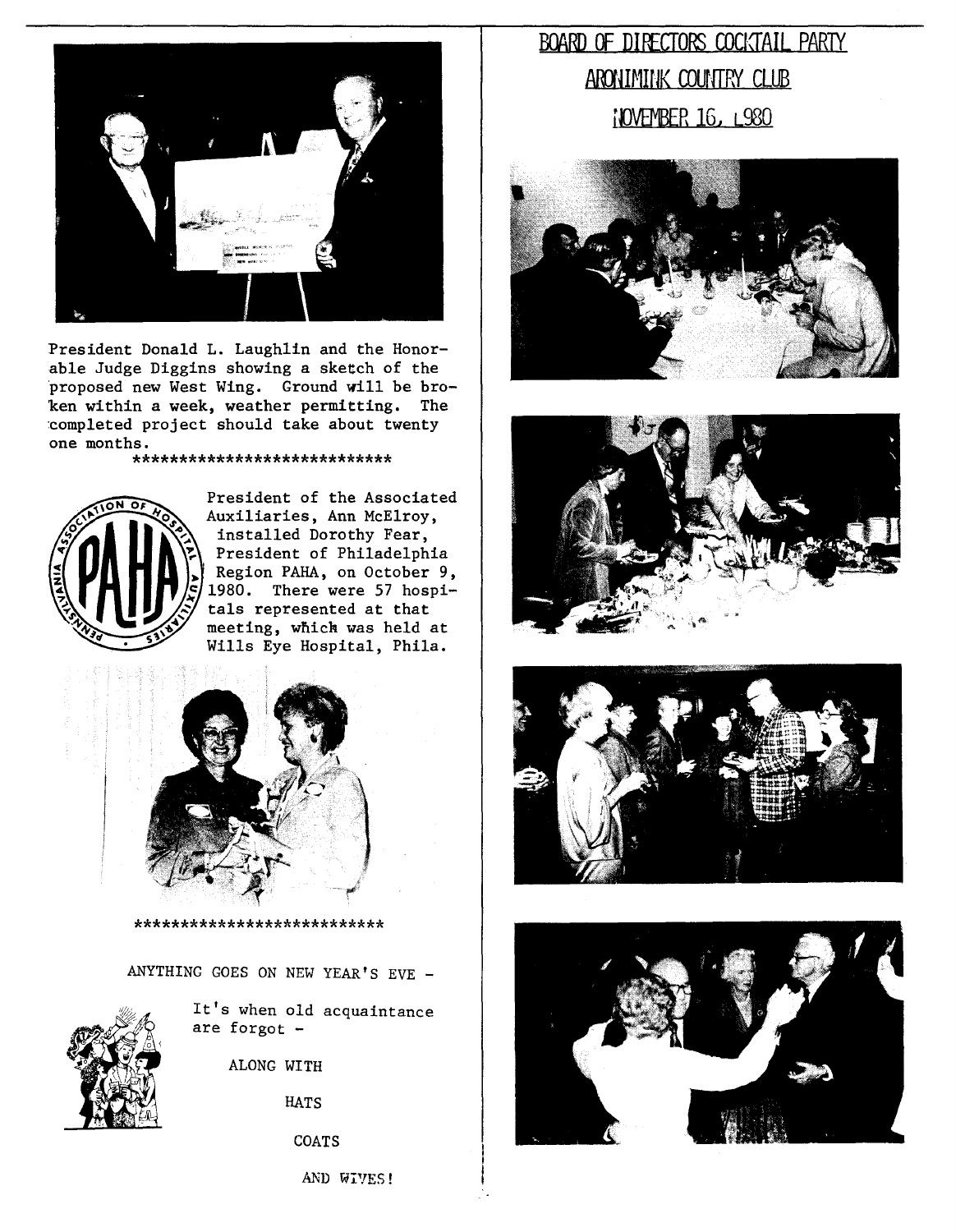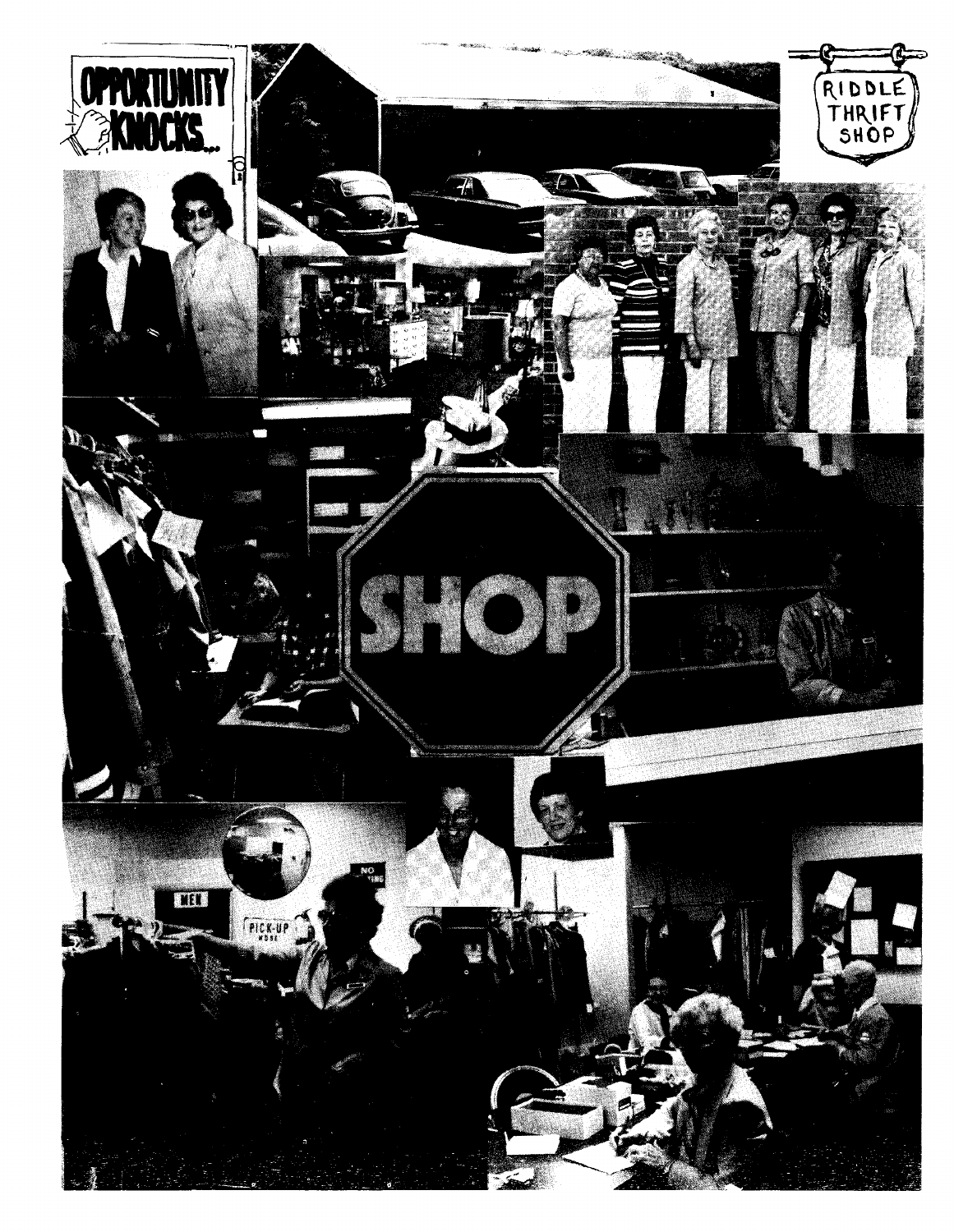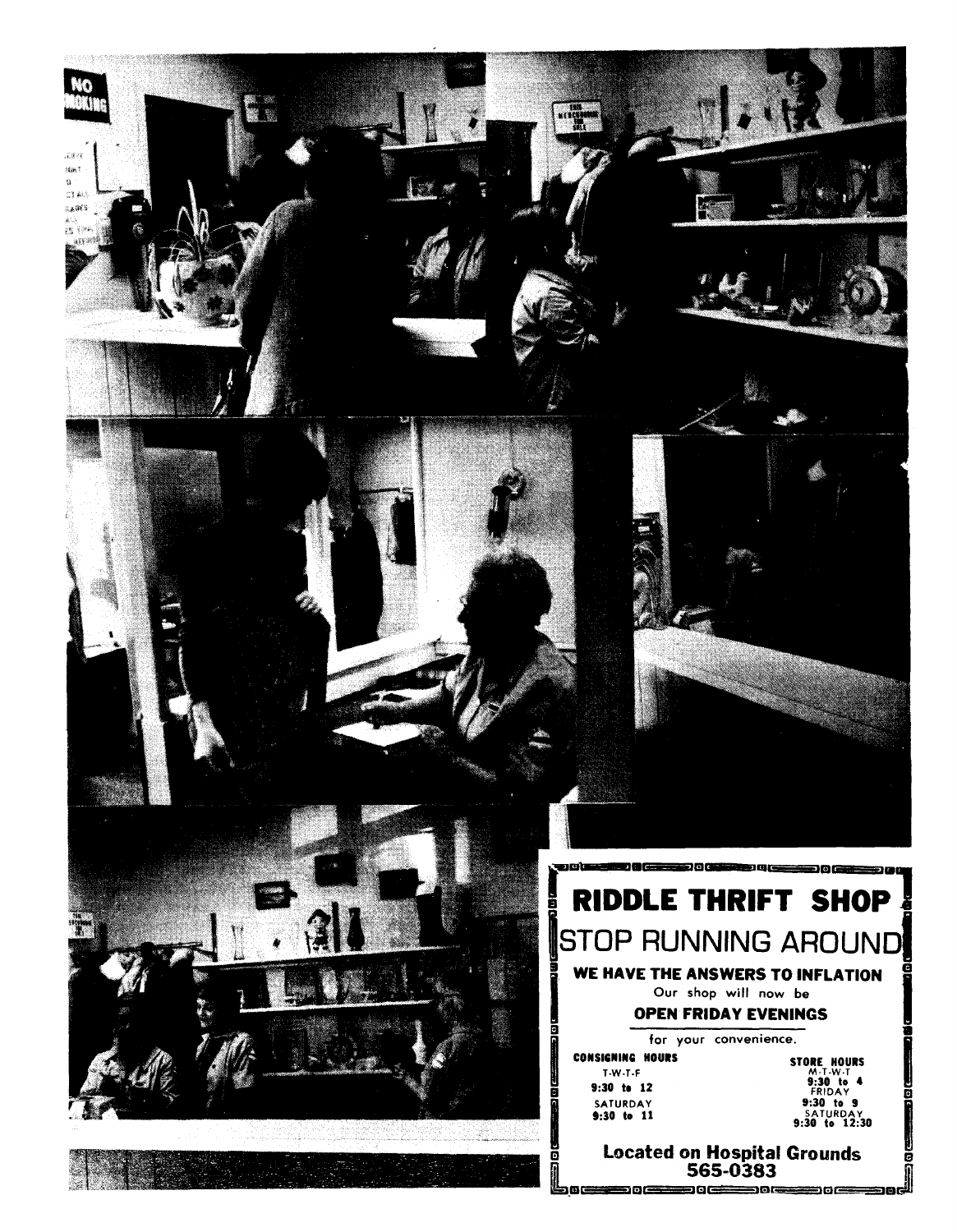

PRESIDENT ANN McELROY AND FiRsT VICE PRESIDENT DUCHESS WYNN PREPARING FOR AN EXECUTIVE BOARD MEETING. A WOMAN'S PLACE IS IN THE "HOUSE" IN THE "SENATE", AND RMH AUXILIARIES.

#### \*\*\*\*\*\*\*\*\*\*\*\*\*\*\*\*\*\*\*\*\*\*\*\*\*\*\*\*

# RIDDLE RAP

IN MEMORIAM-TO MILDRED AND AL JUECHTER IN THE\ LOSS OF THEIR DEAR SON, ALFRED, JR., AND TO LIZABETH HAZEN ON THE DEATH OF HER MOTHER.

MEMORIES OF CHRISTMAS - Once again, each of us creates our own special times at Christmas. We find our special ornaments, create our own special dishes, delight in hanging the mistletoe. There somehow is a comforting certainty in the sameness, a promise of continuity, a personal renewal of faith in the people and the lives around us. We know the bustle is always worth the bother for CHRISTMAS. This will come again next year (before we know it) to bring a moment to catch and to hold as you look into the future....MAY YOU SEE ONLY HAPPINESS AHEAD!... Best wishes to EMMA SCHLACK's husband,Leonard. Hope it is just a little while until brighter days are here.....DOROTHY ROLISON and WILLIAM PIERCY were guests of honor at Springhaven Country Club on their retirement from the Board of Directors at RMH. A job well done, "Thank you"!.....Welcome to BETTY HARSHAW a new member of Springhaven Auxiliary. Remember March 12th, Luncheon and Auction Springhaven Auxiliary, Rose Tree Fire Company Building. A fun time ..... Glad to hear BETTY NOEL is home from the hospital..... They did it again! The Apple Festival was a huge success. All the girls of NETHER PROVIDENCE AUXILIARY worked so hard.

Comaraderi ia all round us - Nurses Day was eventful with 192 nurses signing in as the coffee and goodies were served. Each nurse was "pinned" with the traditional Xmas corsage. Thanks to ALL AUXILIANS for your labor of love and faithfulness.....THIS IS ONE OF YOUR NEW YEAR'S RESOLUTIONS "Bring a friend and prospective member to every meeting"... MARION DUBOLINO, Co-Chairman of the Merry Token Gift Shop is enjoying her new position. You can tell by all the hours and the pretty smile on her face.....SANDY JAEGER. Treasurer of the Executive Board is busy for all concerned in her duties. A job well done by a conscientious lady.....Glad to see NANCY LaCHETTE home and brown as a berry..... $PRIS$ WOOD busy over the holidays setting up Book SalE:<sup>0</sup> -tor Nether. Providence,,·~~.iary •.....• ANN VAN NORDEN is progressing on planning a great April Man O' War Bail. Remember, -APRIL 11th, 1981! Always a good time! Mark it on your calendar NOW.... EILEEN AND JACK GUTHRIE came north before the holdays to celebrate their son's engagement and to visit loved ones.....Speedy recover to MARY MALLON'S Dad, Edward Miller .... Sorry to hear of LORRAINE GROSS'S fall. She really did fall down and go "boom"- it proves you can't keep a good woman down.....Rose Tree Auxiliary was happy to have ISABELLE BOYD as a guest and possibly a prospective member..... Welcome to Rose Tree Auxiliary HELEN SMITH and Associate Members, CHRISTINE HERENSPERGER and DONNA ASHBEE. Donna and Chris are faithful workers on our Cart in the Hospital Merry Token Gift Shop.... MAME SABATI returned from a trip to India, ... March  $25th$  is another good time. Springhaven has their Luncheon and Bridge on this day, Makes one think of Spring and special times:  $\dots$  . Happy belated Birthday to JOSHUA BURCKHARDT. The BURCKHARDTS AND ROLISONS enjoyed their cruise and returned to all the bustle of holiday and tree trimming time in RMH's Lobby... Glad to hear EMMA FREDRICS is feeling better. JEAN FISH is home-from a stay in the hospital. You are very much in our thoughts from the Middletown Auxiliary and all .•..• JANE MILLAR setting the "style" at the General Board Meeting. The meetings are always stimulating and informative. A SPECIAL INVITATION - Pls join our meetings, Date: Second Monday of every month, 10:30 AM - Hospital Meeting Rm. Nether Providence is happy to present four new members, MRS. JANE EVANS BAKER, MRS. WM. BROWN, MRS T. CUPPLES, MRS. D. J. DeLONG, and MRS. N. ROBINSON.....Sorry to hear ELIZA-BETH ROBERTSON's daughter was in the hospital.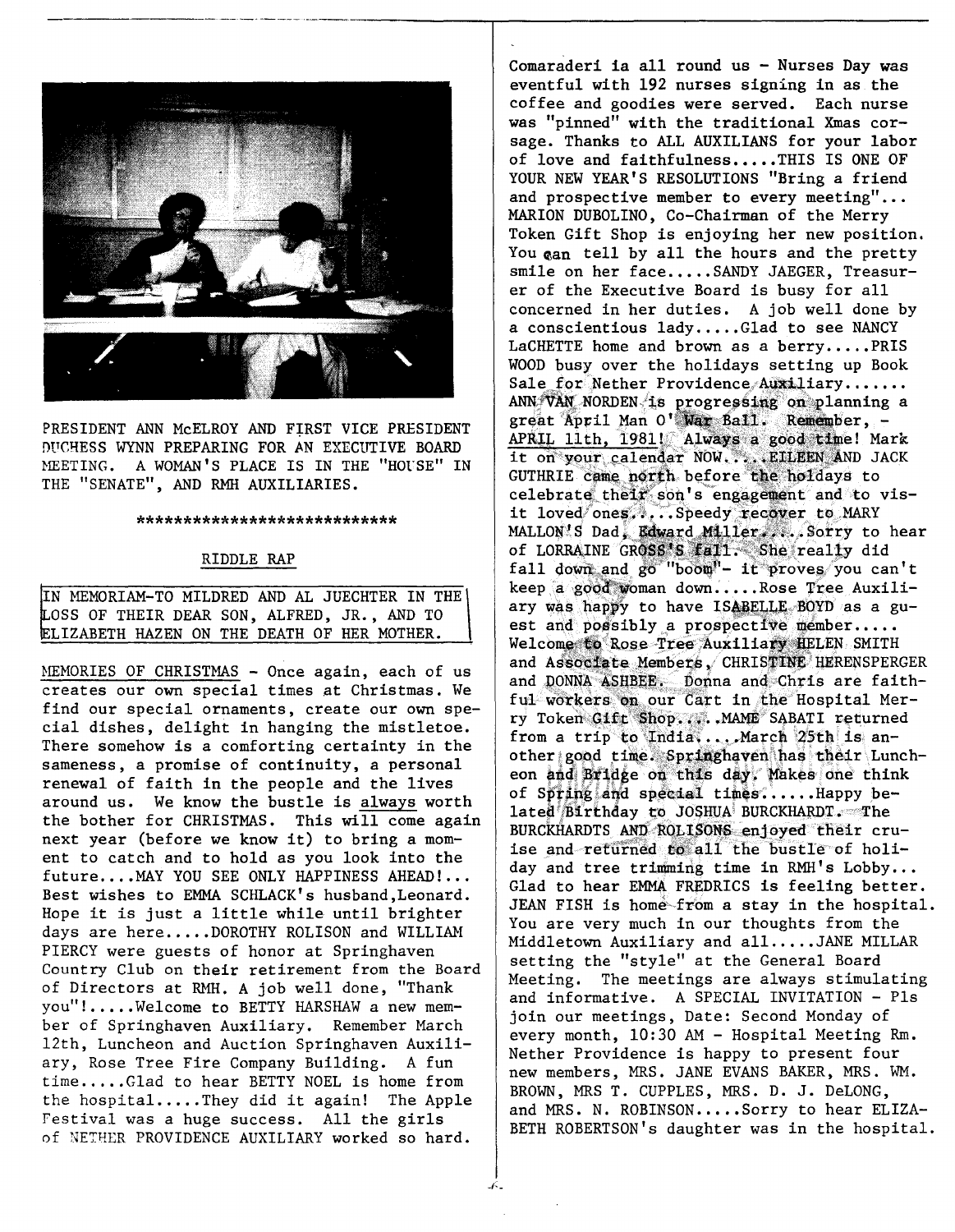# RIDDLE RAP - Continued

JIM AND BETTY HOLLINGSWORTH aregrandparents again. Kristen Hollingsworth was born December 1, 1980. Such a beautiful Christmas present.....Concord Auxiliary introduced two new members, COLLEEN JURICH and LINDA MacNEAL.... Overheard in the elevator at RMH, "My wife does push ups to keep warm,  $-$  I turn the ther mostat down and she pushes it up!".....Very happy to see Pam Strahm on her visit to RMH, (Pam was Chairman of Merry Token Gift. Shop). Her new address is 3501 Kings Cross Roads, Alexandria, Virginia 22303. Drop Pam a line and say "hello". Pam is now an Associate Mem ber of Middletown Auxiliary.Wendy Strahm will graduate in June from Oberlin, Ohio, and Rich ard is a sophomore at Albright.....JEAN AND DWIGHT STALL back from Florida and entertaining their Aunt and Uncley Mr. & Mrs. Eugene Walker.....The Board of Directors Cocktail Party of RMH was a success. A very nice social event we all look forward to each year. On leaving the affair at Aronimink Country Club, a young parking attendant, JQHN MONAHAN informed us he was the first boy born at RMH on March 7, 1963, ... Hats off to ROSE HOPKINS for serving  $\texttt{repasts}$  to the parients. Excellent reports from patients, plus the individual care with the trays decorated fon the holidays.  $\ldots$  Speedy recovery; to ROSEMARY WCCLATCHY..... In passing, heard one of our doctors gave his secretary ha,\dsom ~M £1~ a cigarette case engraved with her initials and a<br>rette case engraved with her initials and a health warning about smoking!.....Middletown Auxiliary enjoyed their meeting in Maryland at the home of NATALIE JORDAN. Natalie's cheerful home and a brisk walk on the beach was a pleasant meeting for all.....BARBARA SCHAAFSMA a former member of Bowling Green Auxiliary has joined Nether Providence. Welcome back Barbara.....PATTI MITCHEL, (Thrift Shop) and her husband spent a month in Hawaii.....JANE WALKER  $\parallel$  TRY FAIR. and her husband celebrated their 30th Wedding Anniversary and are touring Europe.....PEG BAU-SERMAN'S husband George died suddenly, Novemember 27th. The girls in the Thrift Shop feel deeply for Peg.....MARGE ZULTEWICZ has come home to us from her five week tour of Austrailia, New Zealand, Bali, Figi, and San Francisco. She had a grand vacation, but jet lag has caught up with her. Welcome back, Marge..... We wish speedy recovery to JAN PARKS who is having health problems. We sure do miss her when she is not around. The Thrift Shop is open Friday evenings until 9:00 PM. Please come visit. Your trip will be worthwhile. Savings are tremendous .•••. WALTER McINTIRE our mainstay on Monday and Friday has been ill for one month. Hurry back Walter, we all miss you.....I met JAYNE SCHNEIDER, and she said "I love your purse".

"THANK YOU", I said. "I bought it in the Thrift Shop." She said "Yes, I know, it was mine".....JINKS JONES just arrived from Ocean Reef, Florida..... Everyone is working so hard enjoying the Thrift Shop. REMEMBER - everyone has something to offer - like your services! Plans are underway with a NEW WING. When RMH opened, we had 140 beds. Now, with a "Positive Step Ahead", and plans that have been reviewed for more than tow years to enlarge and update Emergency Room facilities, a sofisticated Intensive Care-Acute Cardiac Care Unit. The enlarged facilities will also provide additional space for diagnostic equipment and Support Services! This will be a real shot in the arm for RMH.....As the NEW YEAR arrives, WE HOPE IT BRINGS YOU HAPPY TIMES, GOOD CHEER, AND FAITHFUL FRIENDS. WE EXTEND WARM WISHES TO YOU ALL!

\*\*\*\*\*\*\*\*\*\*\*\*\*\*\*\*\*\*\*\*\*\*\*\*\*\*\*\*\*\*\*\*\*\*\*



ELVA HOLLINGSWORTH OF BEATTY HILLS AUXILIARY WAS THE BIG WINNER OF  $$1/000.00$  AT RMH COUN-SHE WON WITH A TICKET THAT SHE HAD SOLD TO HERSELF! ISN'T IT NICE WHEN ONE OF OUR OWN CATCHES THE BRASS RING



-7-